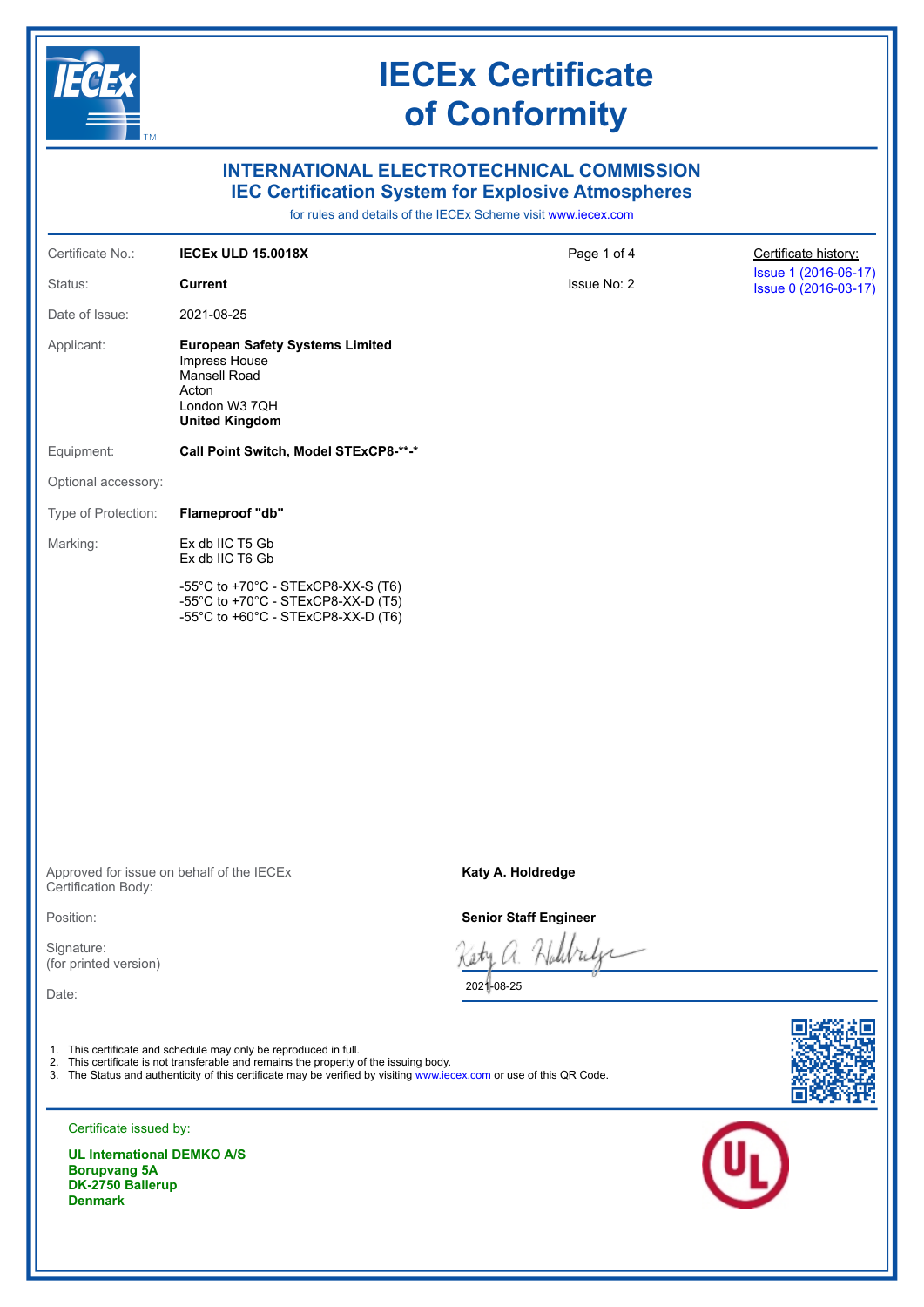

# **IECEx Certificate of Conformity**

| Certificate No.:                                                                                                                                | <b>IECEX ULD 15,0018X</b>                                                                                                   | Page 2 of 4 |
|-------------------------------------------------------------------------------------------------------------------------------------------------|-----------------------------------------------------------------------------------------------------------------------------|-------------|
| Date of issue:                                                                                                                                  | 2021-08-25                                                                                                                  | Issue No: 2 |
|                                                                                                                                                 |                                                                                                                             |             |
| Manufacturer:                                                                                                                                   | <b>European Safety Systems Limited.</b><br>Impress House<br>Mansell Road<br>Acton<br>London W3 7QH<br><b>United Kingdom</b> |             |
| Additional<br>manufacturing<br>locations:                                                                                                       |                                                                                                                             |             |
| This certificate is issued as verification that a sample(s), representative of production, was assessed and tested and found to comply with the |                                                                                                                             |             |

IEC Standard list below and that the manufacturer's quality system, relating to the Ex products covered by this certificate, was assessed and found to comply with the IECEx Quality system requirements.This certificate is granted subject to the conditions as set out in IECEx Scheme Rules, IECEx 02 and Operational Documents as amended

#### **STANDARDS** :

The equipment and any acceptable variations to it specified in the schedule of this certificate and the identified documents, was found to comply with the following standards

**IEC 60079-0:2017** Edition:7.0 Explosive atmospheres - Part 0: Equipment - General requirements

**IEC 60079-1:2014-06** Explosive atmospheres - Part 1: Equipment protection by flameproof enclosures "d" Edition:7.0

> This Certificate **does not** indicate compliance with safety and performance requirements other than those expressly included in the Standards listed above.

#### **TEST & ASSESSMENT REPORTS:**

A sample(s) of the equipment listed has successfully met the examination and test requirements as recorded in:

Test Reports:

[DK/ULD/ExTR15.0019/00](https://www.iecex-certs.com/deliverables/REPORT/13579/view) [DK/ULD/ExTR15.0019/01](https://www.iecex-certs.com/deliverables/REPORT/13580/view) [DK/ULD/ExTR15.0019/02](https://www.iecex-certs.com/deliverables/REPORT/75209/view)

Quality Assessment Report:

[GB/SIR/QAR06.0020/09](https://www.iecex-certs.com/deliverables/REPORT/70577/view)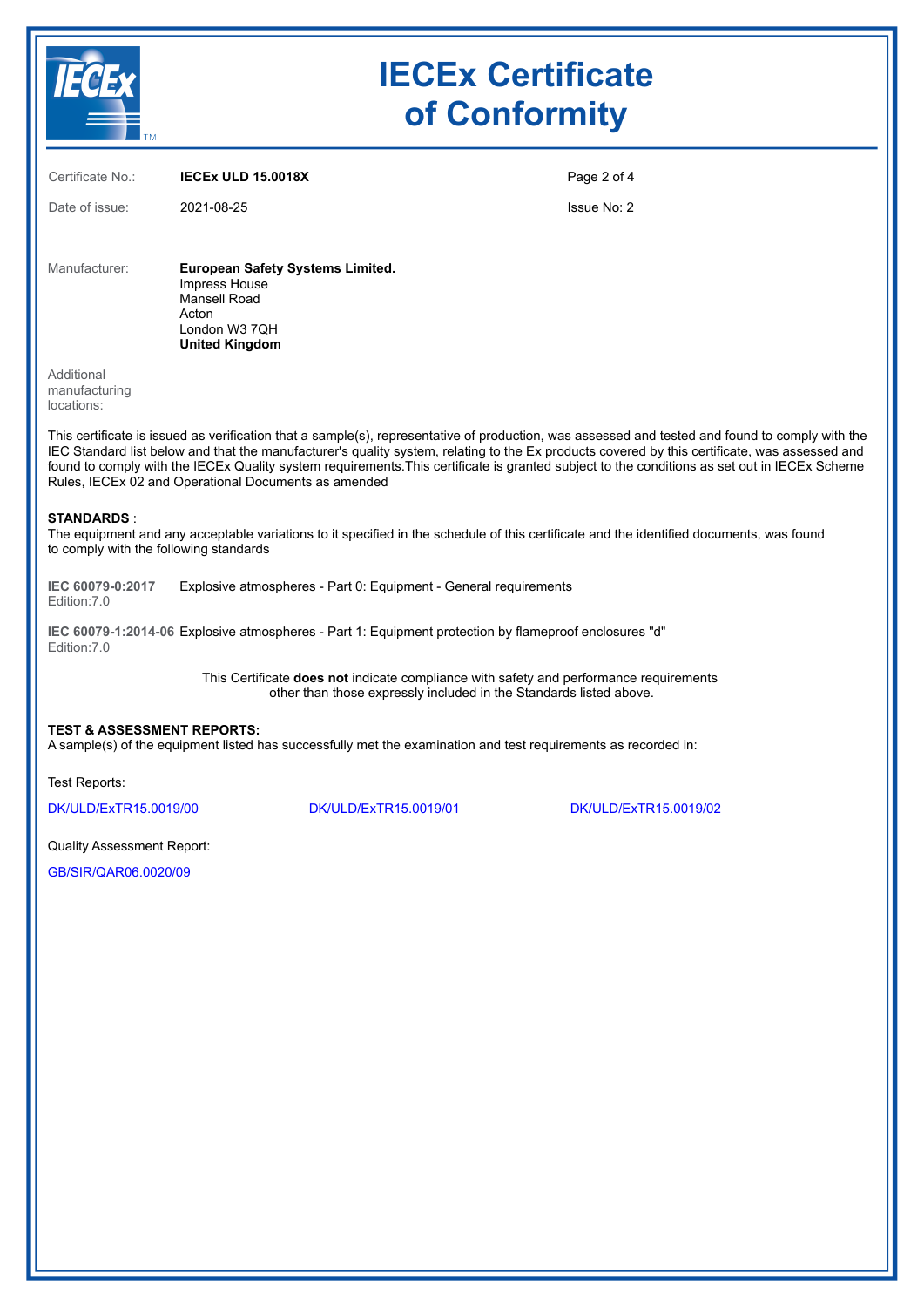

# **IECEx Certificate of Conformity**

Certificate No.: **IECEx ULD 15.0018X**

Date of issue: 2021-08-25

Page 3 of 4 Issue No: 2

#### **EQUIPMENT:**

Equipment and systems covered by this Certificate are as follows:

The STExCP8 range of Call Point Switches are manual call points are for the activation of fire and gas alarm systems.

Available as Dual Action Push Button (PB), Momentary Push Button (PM), or Tool Reset Push Button (PT) or Break Glass (BG) with a single (S) or dual (D) micro-switch switching capability.

All models can be fitted with series resistors, end-of-line monitoring resistors, monitoring diodes and zener diodes if supplied with direct current of up to 48 Vdc.

**Please see Annex for additional information.**

#### **SPECIFIC CONDITIONS OF USE: YES as shown below:**

- Special precautions are necessary to reduce the risk to electro-static discharge in fixed installations. Refer to the installation/operation instructions.
- No repair to the flameproof joints is permitted.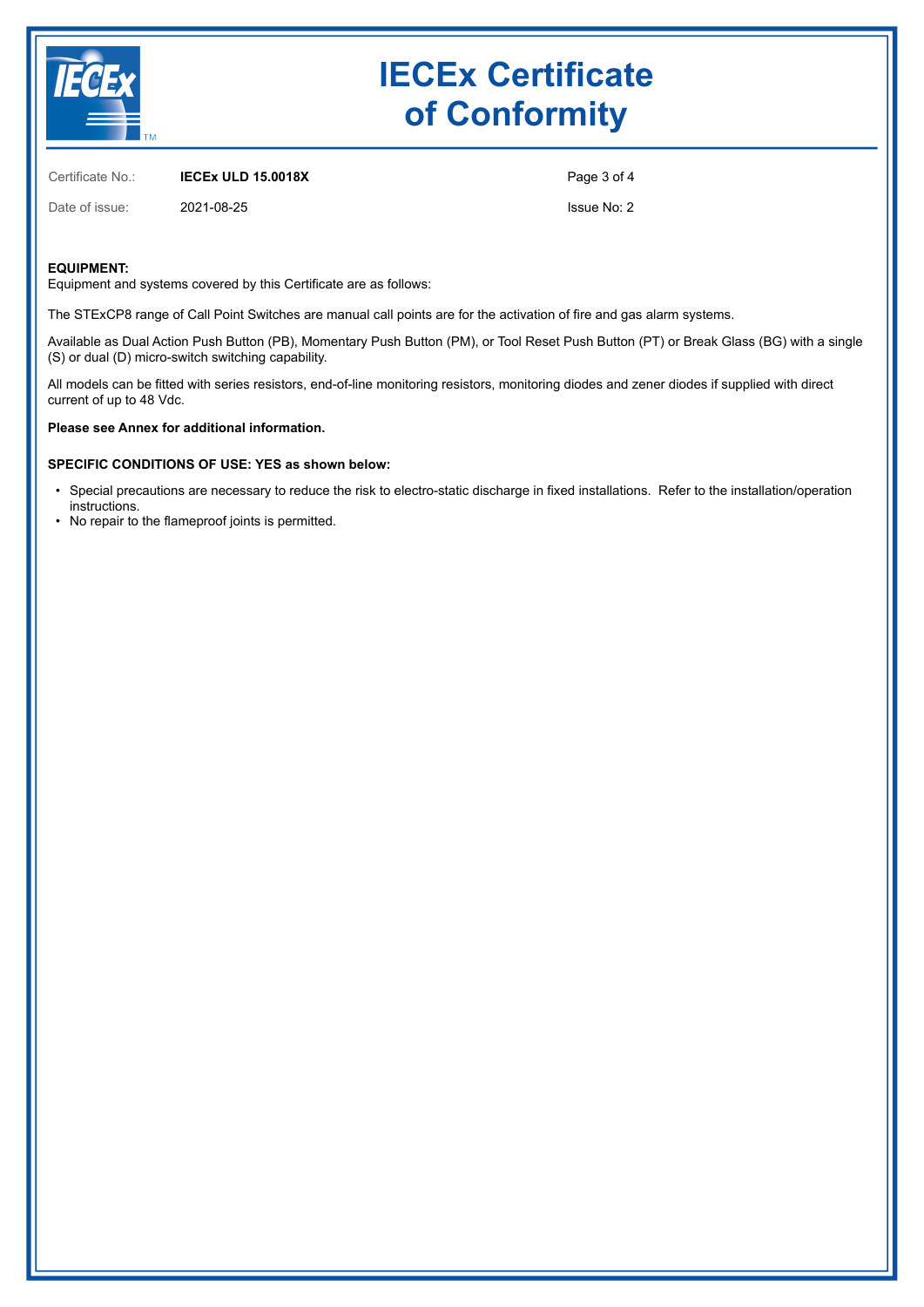

# **IECEx Certificate of Conformity**

Certificate No.: **IECEx ULD 15.0018X**

Date of issue: 2021-08-25

Page 4 of 4

Issue No: 2

#### **DETAILS OF CERTIFICATE CHANGES (for issues 1 and above)**

Issue 1: Addition of STExCP8-BG-S and STExCP8-BG-D Break Glass variants. Minor drawing update.

Issue 2: Update to the 7th Edition of IEC 60079-0. Update to Marking and Installation Instructions.

**Annex:**

[Annex to IECEx ULD 15.0018X Issue 2.pdf](https://www.iecex-certs.com/deliverables/CERT/55000/view)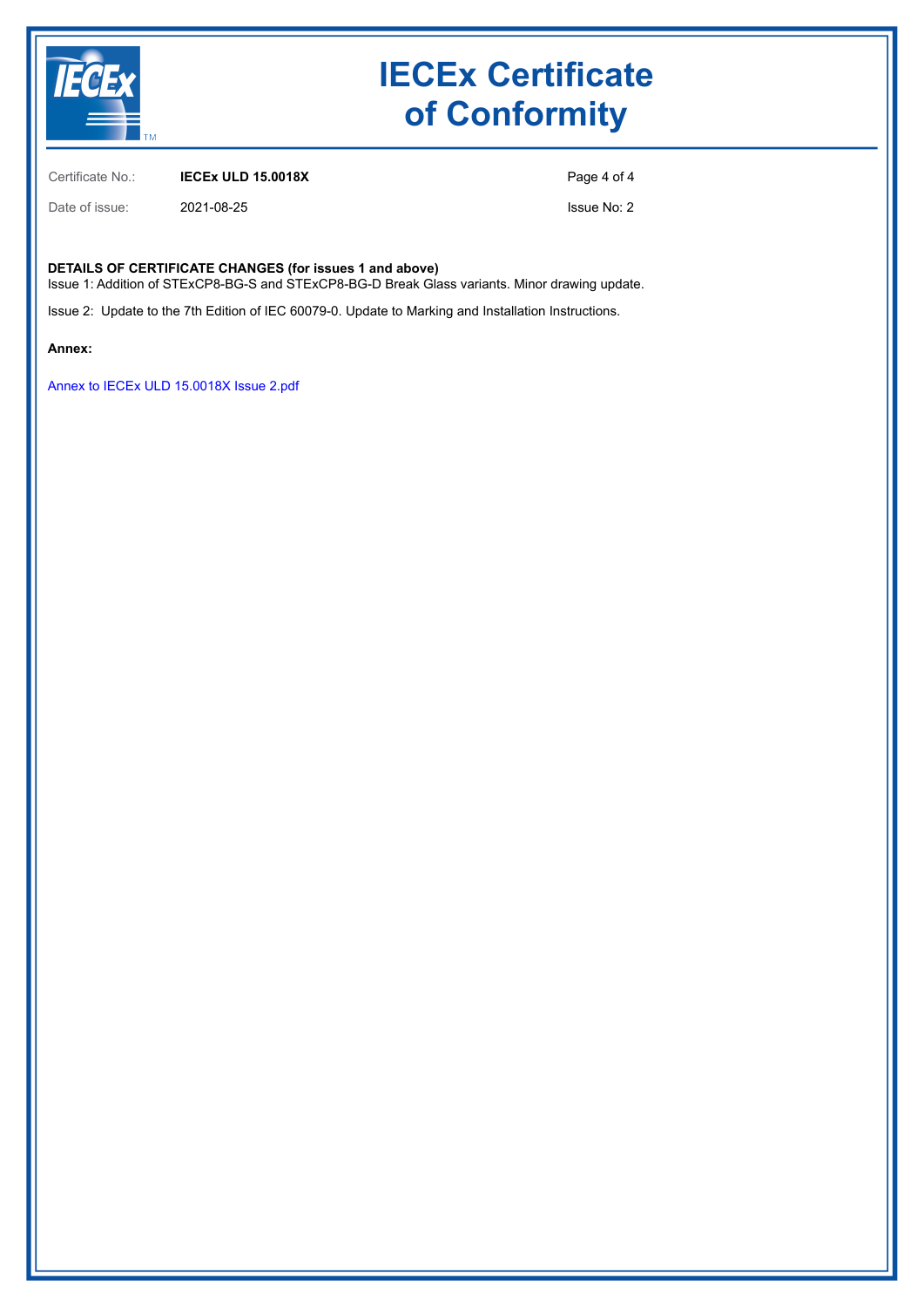

# **IECEx Certificate of Conformity**

Certificate No.: IECEx ULD 15.0018X

Issue No.: 2 Page 1 of 2

## **TYPE DESIGNATION**

Nomenclature STExCP8-PT-S (Single Switch - Single Action – Latched operation (Tool Reset) STExCP8-PM-S (Single Switch - Single Action - Momentary operation) STExCP8-PB-S (Single Switch – Dual Action Latched operation) STExCP8-BG-S (Single Switch – Break Glass) STExCP8-PT-D (Dual Switch - Single Action – Latched operation (Tool Reset) STExCP8-PM-D (Dual Switch - Single Action - Momentary operation) STExCP8-PB-D (Dual Switch - Dual Action Latched operation) STExCP8-BG-D (Dual Switch – Break Glass)

## **PARAMETERS RELATING TO THE SAFETY**

Note: The DC models are limited to maximum 6.224W controlled by the allowable component configuration The AC models are limited to 5W by design

250Vac max / 5.0A max (for units without any series resistor or end of line devices only) 48Vdc max / 1.0A max 24Vdc max / 3.0A max

## **MARKING**

Marking has to be readable and indelible; it has to include the following indications:

### **Push Button Models**